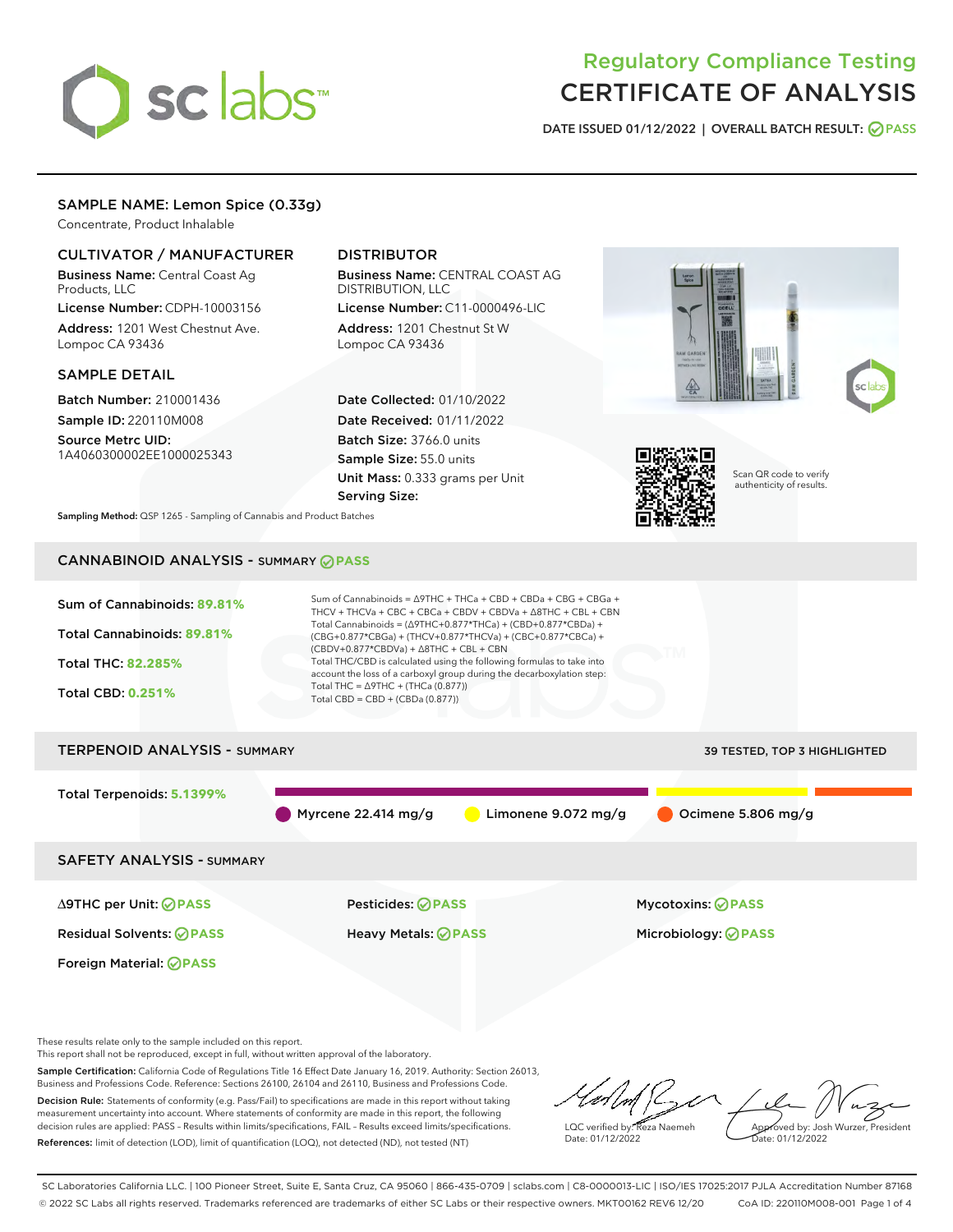



LEMON SPICE (0.33G) | DATE ISSUED 01/12/2022 | OVERALL BATCH RESULT: @ PASS

#### CANNABINOID TEST RESULTS - 01/11/2022 2 PASS

Tested by high-performance liquid chromatography with diode-array detection (HPLC-DAD). **Method:** QSP 1157 - Analysis of Cannabinoids by HPLC-DAD

#### TOTAL CANNABINOIDS: **89.81%**

Total Cannabinoids (Total THC) + (Total CBD) + (Total CBG) + (Total THCV) + (Total CBC) + (Total CBDV) + ∆8THC + CBL + CBN

TOTAL THC: **82.285%** Total THC (∆9THC+0.877\*THCa)

TOTAL CBD: **0.251%**

Total CBD (CBD+0.877\*CBDa)

TOTAL CBG: 6.448% Total CBG (CBG+0.877\*CBGa)

TOTAL THCV: 0.61% Total THCV (THCV+0.877\*THCVa)

TOTAL CBC: ND Total CBC (CBC+0.877\*CBCa)

TOTAL CBDV: ND Total CBDV (CBDV+0.877\*CBDVa)

| <b>COMPOUND</b>            | LOD/LOQ<br>(mg/g) | <b>MEASUREMENT</b><br><b>UNCERTAINTY</b><br>(mg/g) | <b>RESULT</b><br>(mg/g) | <b>RESULT</b><br>(%) |
|----------------------------|-------------------|----------------------------------------------------|-------------------------|----------------------|
| Δ9THC                      | 0.06 / 0.26       | ±28.306                                            | 822.85                  | 82.285               |
| <b>CBG</b>                 | 0.06/0.19         | ±2.541                                             | 64.48                   | 6.448                |
| <b>THCV</b>                | 0.1/0.2           | ±0.30                                              | 6.1                     | 0.61                 |
| <b>CBD</b>                 | 0.07/0.29         | ±0.116                                             | 2.51                    | 0.251                |
| <b>CBN</b>                 | 0.1/0.3           | ±0.14                                              | 2.2                     | 0.22                 |
| $\triangle$ 8THC           | 0.1/0.4           | N/A                                                | <b>ND</b>               | <b>ND</b>            |
| <b>THCa</b>                | 0.05/0.14         | N/A                                                | <b>ND</b>               | <b>ND</b>            |
| <b>THCVa</b>               | 0.07/0.20         | N/A                                                | <b>ND</b>               | <b>ND</b>            |
| <b>CBDa</b>                | 0.02 / 0.19       | N/A                                                | <b>ND</b>               | <b>ND</b>            |
| <b>CBDV</b>                | 0.04 / 0.15       | N/A                                                | <b>ND</b>               | <b>ND</b>            |
| <b>CBDVa</b>               | 0.03/0.53         | N/A                                                | <b>ND</b>               | <b>ND</b>            |
| <b>CBGa</b>                | 0.1 / 0.2         | N/A                                                | <b>ND</b>               | <b>ND</b>            |
| <b>CBL</b>                 | 0.06 / 0.24       | N/A                                                | <b>ND</b>               | <b>ND</b>            |
| <b>CBC</b>                 | 0.2 / 0.5         | N/A                                                | <b>ND</b>               | <b>ND</b>            |
| <b>CBCa</b>                | 0.07 / 0.28       | N/A                                                | <b>ND</b>               | <b>ND</b>            |
| <b>SUM OF CANNABINOIDS</b> |                   |                                                    | 898.1 mg/g              | 89.81%               |

#### **UNIT MASS: 0.333 grams per Unit**

| ∆9THC per Unit                         | 1100 per-package limit | 274.01 mg/unit | <b>PASS</b> |
|----------------------------------------|------------------------|----------------|-------------|
| <b>Total THC per Unit</b>              |                        | 274.01 mg/unit |             |
| <b>CBD</b> per Unit                    |                        | $0.84$ mg/unit |             |
| <b>Total CBD per Unit</b>              |                        | $0.84$ mg/unit |             |
| <b>Sum of Cannabinoids</b><br>per Unit |                        | 299.1 mg/unit  |             |
| <b>Total Cannabinoids</b><br>per Unit  |                        | 299.0 mg/unit  |             |

| <b>COMPOUND</b>          | LOD/LOQ<br>(mg/g) | ASUREIVI<br><b>UNCERTAINTY</b><br>(mg/g) | <b>RESULT</b><br>(mg/g)                         | <b>RESULT</b><br>(%) |
|--------------------------|-------------------|------------------------------------------|-------------------------------------------------|----------------------|
| <b>Myrcene</b>           | 0.008 / 0.025     | ±0.2891                                  | 22.414                                          | 2.2414               |
| Limonene                 | 0.005 / 0.016     | ±0.1297                                  | 9.072                                           | 0.9072               |
| Ocimene                  | 0.011 / 0.038     | ±0.1864                                  | 5.806                                           | 0.5806               |
| Terpinolene              | 0.008 / 0.026     | ±0.0779                                  | 3.799                                           | 0.3799               |
| $\beta$ Caryophyllene    | 0.004 / 0.012     | ±0.0959                                  | 2.695                                           | 0.2695               |
| $\beta$ Pinene           | 0.004 / 0.014     | ±0.0208                                  | 1.810                                           | 0.1810               |
| $\alpha$ Pinene          | 0.005 / 0.017     | ±0.0147                                  | 1.704                                           | 0.1704               |
| Linalool                 | 0.009 / 0.032     | ±0.0424                                  | 1.115                                           | 0.1115               |
| $\alpha$ Humulene        | 0.009 / 0.029     | ±0.0220                                  | 0.686                                           | 0.0686               |
| Fenchol                  | 0.010 / 0.034     | ±0.0170                                  | 0.439                                           | 0.0439               |
| Terpineol                | 0.016 / 0.055     | ±0.0260                                  | 0.424                                           | 0.0424               |
| $trans-\beta$ -Farnesene | 0.008 / 0.025     | ±0.0122                                  | 0.345                                           | 0.0345               |
| Camphene                 | 0.005 / 0.015     | ±0.0020                                  | 0.172                                           | 0.0172               |
| $\alpha$ Phellandrene    | 0.006 / 0.020     | ±0.0016                                  | 0.120                                           | 0.0120               |
| $\alpha$ Terpinene       | 0.005 / 0.017     | ±0.0017                                  | 0.112                                           | 0.0112               |
| $\gamma$ Terpinene       | 0.006 / 0.018     | ±0.0018                                  | 0.105                                           | 0.0105               |
| 3 Carene                 | 0.005 / 0.018     | ±0.0014                                  | 0.098                                           | 0.0098               |
| <b>Borneol</b>           | 0.005 / 0.016     | ±0.0037                                  | 0.088                                           | 0.0088               |
| <b>Nerolidol</b>         | 0.009/0.028       | ±0.0047                                  | 0.074                                           | 0.0074               |
| Fenchone                 | 0.009 / 0.028     | ±0.0018                                  | 0.062                                           | 0.0062               |
| Guaiol                   | 0.009 / 0.030     | ±0.0028                                  | 0.060                                           | 0.0060               |
| Valencene                | 0.009 / 0.030     | ±0.0041                                  | 0.059                                           | 0.0059               |
| Citronellol              | 0.003 / 0.010     | ±0.0022                                  | 0.046                                           | 0.0046               |
| p-Cymene                 | 0.005 / 0.016     | ±0.0008                                  | 0.030                                           | 0.0030               |
| Eucalyptol               | 0.006 / 0.018     | ±0.0007                                  | 0.026                                           | 0.0026               |
| Sabinene                 | 0.004 / 0.014     | ±0.0003                                  | 0.025                                           | 0.0025               |
| Geraniol                 | 0.002 / 0.007     | ±0.0006                                  | 0.013                                           | 0.0013               |
| Sabinene Hydrate         | 0.006 / 0.022     | N/A                                      | <loq< th=""><th><loq< th=""></loq<></th></loq<> | <loq< th=""></loq<>  |
| Caryophyllene<br>Oxide   | 0.010 / 0.033     | N/A                                      | <loq< th=""><th><loq< th=""></loq<></th></loq<> | <loq< th=""></loq<>  |
| $\alpha$ Bisabolol       | 0.008 / 0.026     | N/A                                      | <loq< th=""><th><loq< th=""></loq<></th></loq<> | <loq< th=""></loq<>  |
| (-)-Isopulegol           | 0.005 / 0.016     | N/A                                      | <b>ND</b>                                       | ND                   |
| Camphor                  | 0.006 / 0.019     | N/A                                      | ND                                              | ND                   |
| Isoborneol               | 0.004 / 0.012     | N/A                                      | ND                                              | ND                   |
| Menthol                  | 0.008 / 0.025     | N/A                                      | ND                                              | ND                   |
| Nerol                    | 0.003 / 0.011     | N/A                                      | ND                                              | ND                   |
| R-(+)-Pulegone           | 0.003 / 0.011     | N/A                                      | ND                                              | ND                   |
| <b>Geranyl Acetate</b>   | 0.004 / 0.014     | N/A                                      | ND                                              | ND                   |
| $\alpha$ Cedrene         | 0.005 / 0.016     | N/A                                      | ND                                              | ND                   |
| Cedrol                   | 0.008 / 0.027     | N/A                                      | ND                                              | ND                   |
| <b>TOTAL TERPENOIDS</b>  |                   |                                          | 51.399 mg/g                                     | 5.1399%              |

SC Laboratories California LLC. | 100 Pioneer Street, Suite E, Santa Cruz, CA 95060 | 866-435-0709 | sclabs.com | C8-0000013-LIC | ISO/IES 17025:2017 PJLA Accreditation Number 87168 © 2022 SC Labs all rights reserved. Trademarks referenced are trademarks of either SC Labs or their respective owners. MKT00162 REV6 12/20 CoA ID: 220110M008-001 Page 2 of 4

# TERPENOID TEST RESULTS - 01/12/2022

Terpene analysis utilizing gas chromatography-flame ionization detection (GC-FID). **Method:** QSP 1192 - Analysis of Terpenoids by GC-FID

MEACUREMENT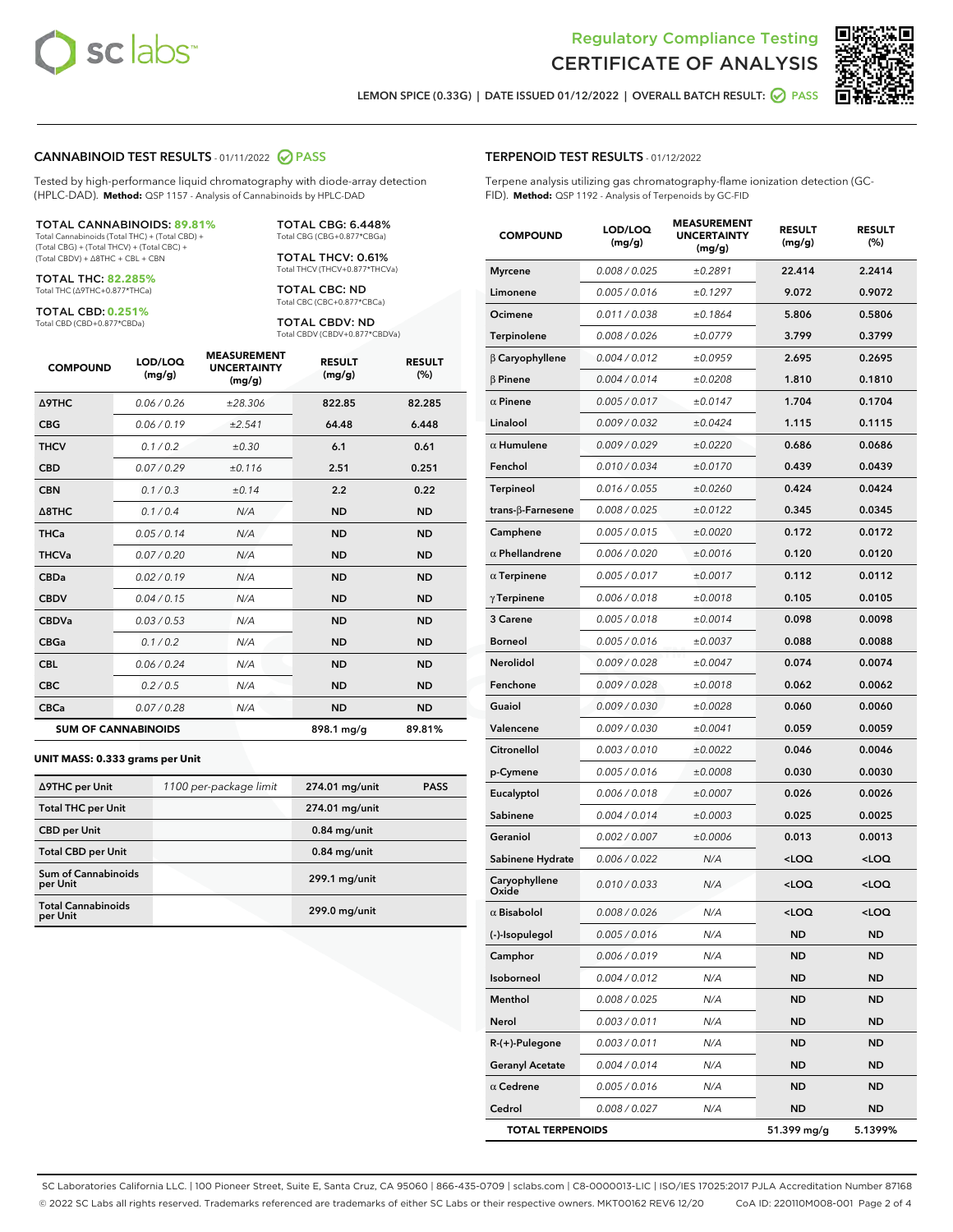



LEMON SPICE (0.33G) | DATE ISSUED 01/12/2022 | OVERALL BATCH RESULT:  $\bigcirc$  PASS

# CATEGORY 1 PESTICIDE TEST RESULTS - 01/12/2022 @ PASS

Pesticide and plant growth regulator analysis utilizing high-performance liquid chromatography-mass spectrometry (HPLC-MS) or gas chromatography-mass spectrometry (GC-MS). \*GC-MS utilized where indicated. **Method:** QSP 1212 - Analysis of Pesticides and Mycotoxins by LC-MS or QSP 1213 - Analysis of Pesticides by GC-MS

| 0.03/0.08<br><b>ND</b><br>Aldicarb<br>$>$ LOD<br>N/A<br><b>PASS</b><br>Carbofuran<br>0.02 / 0.05<br><b>ND</b><br><b>PASS</b><br>$>$ LOD<br>N/A<br>Chlordane*<br>0.03 / 0.08<br>N/A<br><b>ND</b><br><b>PASS</b><br>$\ge$ LOD<br>Chlorfenapyr*<br>0.03/0.10<br><b>ND</b><br><b>PASS</b><br>$\ge$ LOD<br>N/A<br>N/A<br><b>ND</b><br><b>PASS</b><br>Chlorpyrifos<br>0.02 / 0.06<br>$\ge$ LOD<br>Coumaphos<br>0.02 / 0.07<br>N/A<br><b>ND</b><br><b>PASS</b><br>$\ge$ LOD<br>Daminozide<br>0.02 / 0.07<br>N/A<br><b>ND</b><br><b>PASS</b><br>$\ge$ LOD<br><b>DDVP</b><br>0.03/0.09<br>$>$ LOD<br>N/A<br><b>ND</b><br><b>PASS</b><br>(Dichlorvos)<br>Dimethoate<br>0.03/0.08<br>$>$ LOD<br>N/A<br><b>ND</b><br><b>PASS</b><br>0.03/0.10<br><b>ND</b><br><b>PASS</b><br>Ethoprop(hos)<br>$\ge$ LOD<br>N/A<br>0.02 / 0.06<br>N/A<br><b>ND</b><br><b>PASS</b><br>Etofenprox<br>$\ge$ LOD<br>Fenoxycarb<br>0.03/0.08<br>N/A<br><b>ND</b><br><b>PASS</b><br>$\ge$ LOD<br>0.03/0.08<br><b>ND</b><br><b>PASS</b><br>Fipronil<br>$\ge$ LOD<br>N/A<br>Imazalil<br>0.02 / 0.06<br>$\ge$ LOD<br>N/A<br><b>ND</b><br><b>PASS</b><br>Methiocarb<br>0.02 / 0.07<br><b>PASS</b><br>$\ge$ LOD<br>N/A<br><b>ND</b><br>Methyl<br>0.03/0.10<br>$\ge$ LOD<br>N/A<br><b>ND</b><br><b>PASS</b><br>parathion<br>0.03/0.09<br><b>ND</b><br><b>Mevinphos</b><br>$\ge$ LOD<br>N/A<br><b>PASS</b><br>Paclobutrazol<br>0.02 / 0.05<br>$\ge$ LOD<br>N/A<br><b>ND</b><br><b>PASS</b><br>0.03/0.09<br>$\ge$ LOD<br>N/A<br><b>ND</b><br><b>PASS</b><br>Propoxur<br>Spiroxamine<br>0.03/0.08<br>$\ge$ LOD<br>N/A<br><b>ND</b><br><b>PASS</b><br>0.03/0.10<br><b>ND</b><br><b>PASS</b><br><b>Thiacloprid</b><br>$\ge$ LOD<br>N/A | <b>COMPOUND</b> | LOD/LOQ<br>$(\mu g/g)$ | <b>ACTION</b><br>LIMIT<br>$(\mu g/g)$ | <b>MEASUREMENT</b><br><b>UNCERTAINTY</b><br>$(\mu g/g)$ | <b>RESULT</b><br>$(\mu g/g)$ | <b>RESULT</b> |
|------------------------------------------------------------------------------------------------------------------------------------------------------------------------------------------------------------------------------------------------------------------------------------------------------------------------------------------------------------------------------------------------------------------------------------------------------------------------------------------------------------------------------------------------------------------------------------------------------------------------------------------------------------------------------------------------------------------------------------------------------------------------------------------------------------------------------------------------------------------------------------------------------------------------------------------------------------------------------------------------------------------------------------------------------------------------------------------------------------------------------------------------------------------------------------------------------------------------------------------------------------------------------------------------------------------------------------------------------------------------------------------------------------------------------------------------------------------------------------------------------------------------------------------------------------------------------------------------------------------------------------------------------------------------------------------|-----------------|------------------------|---------------------------------------|---------------------------------------------------------|------------------------------|---------------|
|                                                                                                                                                                                                                                                                                                                                                                                                                                                                                                                                                                                                                                                                                                                                                                                                                                                                                                                                                                                                                                                                                                                                                                                                                                                                                                                                                                                                                                                                                                                                                                                                                                                                                          |                 |                        |                                       |                                                         |                              |               |
|                                                                                                                                                                                                                                                                                                                                                                                                                                                                                                                                                                                                                                                                                                                                                                                                                                                                                                                                                                                                                                                                                                                                                                                                                                                                                                                                                                                                                                                                                                                                                                                                                                                                                          |                 |                        |                                       |                                                         |                              |               |
|                                                                                                                                                                                                                                                                                                                                                                                                                                                                                                                                                                                                                                                                                                                                                                                                                                                                                                                                                                                                                                                                                                                                                                                                                                                                                                                                                                                                                                                                                                                                                                                                                                                                                          |                 |                        |                                       |                                                         |                              |               |
|                                                                                                                                                                                                                                                                                                                                                                                                                                                                                                                                                                                                                                                                                                                                                                                                                                                                                                                                                                                                                                                                                                                                                                                                                                                                                                                                                                                                                                                                                                                                                                                                                                                                                          |                 |                        |                                       |                                                         |                              |               |
|                                                                                                                                                                                                                                                                                                                                                                                                                                                                                                                                                                                                                                                                                                                                                                                                                                                                                                                                                                                                                                                                                                                                                                                                                                                                                                                                                                                                                                                                                                                                                                                                                                                                                          |                 |                        |                                       |                                                         |                              |               |
|                                                                                                                                                                                                                                                                                                                                                                                                                                                                                                                                                                                                                                                                                                                                                                                                                                                                                                                                                                                                                                                                                                                                                                                                                                                                                                                                                                                                                                                                                                                                                                                                                                                                                          |                 |                        |                                       |                                                         |                              |               |
|                                                                                                                                                                                                                                                                                                                                                                                                                                                                                                                                                                                                                                                                                                                                                                                                                                                                                                                                                                                                                                                                                                                                                                                                                                                                                                                                                                                                                                                                                                                                                                                                                                                                                          |                 |                        |                                       |                                                         |                              |               |
|                                                                                                                                                                                                                                                                                                                                                                                                                                                                                                                                                                                                                                                                                                                                                                                                                                                                                                                                                                                                                                                                                                                                                                                                                                                                                                                                                                                                                                                                                                                                                                                                                                                                                          |                 |                        |                                       |                                                         |                              |               |
|                                                                                                                                                                                                                                                                                                                                                                                                                                                                                                                                                                                                                                                                                                                                                                                                                                                                                                                                                                                                                                                                                                                                                                                                                                                                                                                                                                                                                                                                                                                                                                                                                                                                                          |                 |                        |                                       |                                                         |                              |               |
|                                                                                                                                                                                                                                                                                                                                                                                                                                                                                                                                                                                                                                                                                                                                                                                                                                                                                                                                                                                                                                                                                                                                                                                                                                                                                                                                                                                                                                                                                                                                                                                                                                                                                          |                 |                        |                                       |                                                         |                              |               |
|                                                                                                                                                                                                                                                                                                                                                                                                                                                                                                                                                                                                                                                                                                                                                                                                                                                                                                                                                                                                                                                                                                                                                                                                                                                                                                                                                                                                                                                                                                                                                                                                                                                                                          |                 |                        |                                       |                                                         |                              |               |
|                                                                                                                                                                                                                                                                                                                                                                                                                                                                                                                                                                                                                                                                                                                                                                                                                                                                                                                                                                                                                                                                                                                                                                                                                                                                                                                                                                                                                                                                                                                                                                                                                                                                                          |                 |                        |                                       |                                                         |                              |               |
|                                                                                                                                                                                                                                                                                                                                                                                                                                                                                                                                                                                                                                                                                                                                                                                                                                                                                                                                                                                                                                                                                                                                                                                                                                                                                                                                                                                                                                                                                                                                                                                                                                                                                          |                 |                        |                                       |                                                         |                              |               |
|                                                                                                                                                                                                                                                                                                                                                                                                                                                                                                                                                                                                                                                                                                                                                                                                                                                                                                                                                                                                                                                                                                                                                                                                                                                                                                                                                                                                                                                                                                                                                                                                                                                                                          |                 |                        |                                       |                                                         |                              |               |
|                                                                                                                                                                                                                                                                                                                                                                                                                                                                                                                                                                                                                                                                                                                                                                                                                                                                                                                                                                                                                                                                                                                                                                                                                                                                                                                                                                                                                                                                                                                                                                                                                                                                                          |                 |                        |                                       |                                                         |                              |               |
|                                                                                                                                                                                                                                                                                                                                                                                                                                                                                                                                                                                                                                                                                                                                                                                                                                                                                                                                                                                                                                                                                                                                                                                                                                                                                                                                                                                                                                                                                                                                                                                                                                                                                          |                 |                        |                                       |                                                         |                              |               |
|                                                                                                                                                                                                                                                                                                                                                                                                                                                                                                                                                                                                                                                                                                                                                                                                                                                                                                                                                                                                                                                                                                                                                                                                                                                                                                                                                                                                                                                                                                                                                                                                                                                                                          |                 |                        |                                       |                                                         |                              |               |
|                                                                                                                                                                                                                                                                                                                                                                                                                                                                                                                                                                                                                                                                                                                                                                                                                                                                                                                                                                                                                                                                                                                                                                                                                                                                                                                                                                                                                                                                                                                                                                                                                                                                                          |                 |                        |                                       |                                                         |                              |               |
|                                                                                                                                                                                                                                                                                                                                                                                                                                                                                                                                                                                                                                                                                                                                                                                                                                                                                                                                                                                                                                                                                                                                                                                                                                                                                                                                                                                                                                                                                                                                                                                                                                                                                          |                 |                        |                                       |                                                         |                              |               |
|                                                                                                                                                                                                                                                                                                                                                                                                                                                                                                                                                                                                                                                                                                                                                                                                                                                                                                                                                                                                                                                                                                                                                                                                                                                                                                                                                                                                                                                                                                                                                                                                                                                                                          |                 |                        |                                       |                                                         |                              |               |
|                                                                                                                                                                                                                                                                                                                                                                                                                                                                                                                                                                                                                                                                                                                                                                                                                                                                                                                                                                                                                                                                                                                                                                                                                                                                                                                                                                                                                                                                                                                                                                                                                                                                                          |                 |                        |                                       |                                                         |                              |               |

# CATEGORY 2 PESTICIDE TEST RESULTS - 01/12/2022 2 PASS

| <b>COMPOUND</b>          | LOD/LOO<br>$(\mu g/g)$ | <b>ACTION</b><br>LIMIT<br>$(\mu g/g)$ | <b>MEASUREMENT</b><br><b>UNCERTAINTY</b><br>$(\mu g/g)$ | <b>RESULT</b><br>$(\mu g/g)$ | <b>RESULT</b> |  |
|--------------------------|------------------------|---------------------------------------|---------------------------------------------------------|------------------------------|---------------|--|
| Abamectin                | 0.03/0.10              | 0.1                                   | N/A                                                     | <b>ND</b>                    | <b>PASS</b>   |  |
| Acephate                 | 0.02/0.07              | 0.1                                   | N/A                                                     | <b>ND</b>                    | <b>PASS</b>   |  |
| Acequinocyl              | 0.02/0.07              | 0.1                                   | N/A                                                     | <b>ND</b>                    | <b>PASS</b>   |  |
| Acetamiprid              | 0.02/0.05              | 0.1                                   | N/A                                                     | <b>ND</b>                    | <b>PASS</b>   |  |
| Azoxystrobin             | 0.02/0.07              | 0.1                                   | N/A                                                     | <b>ND</b>                    | <b>PASS</b>   |  |
| <b>Bifenazate</b>        | 0.01/0.04              | 0.1                                   | N/A                                                     | <b>ND</b>                    | <b>PASS</b>   |  |
| <b>Bifenthrin</b>        | 0.02/0.05              | 3                                     | N/A                                                     | <b>ND</b>                    | <b>PASS</b>   |  |
| <b>Boscalid</b>          | 0.03/0.09              | 0.1                                   | N/A                                                     | <b>ND</b>                    | <b>PASS</b>   |  |
| Captan                   | 0.19/0.57              | 0.7                                   | N/A                                                     | <b>ND</b>                    | <b>PASS</b>   |  |
| Carbaryl                 | 0.02/0.06              | 0.5                                   | N/A                                                     | <b>ND</b>                    | <b>PASS</b>   |  |
| Chlorantranilip-<br>role | 0.04/0.12              | 10                                    | N/A                                                     | <b>ND</b>                    | <b>PASS</b>   |  |
| Clofentezine             | 0.03/0.09              | 0.1                                   | N/A                                                     | <b>ND</b>                    | <b>PASS</b>   |  |

# CATEGORY 2 PESTICIDE TEST RESULTS - 01/12/2022 continued

| <b>COMPOUND</b>               | LOD/LOQ<br>(µg/g) | <b>ACTION</b><br><b>LIMIT</b><br>$(\mu g/g)$ | <b>MEASUREMENT</b><br><b>UNCERTAINTY</b><br>$(\mu g/g)$ | <b>RESULT</b><br>(µg/g) | <b>RESULT</b> |
|-------------------------------|-------------------|----------------------------------------------|---------------------------------------------------------|-------------------------|---------------|
| Cyfluthrin                    | 0.12 / 0.38       | $\overline{c}$                               | N/A                                                     | <b>ND</b>               | <b>PASS</b>   |
| Cypermethrin                  | 0.11 / 0.32       | 1                                            | N/A                                                     | ND                      | <b>PASS</b>   |
| <b>Diazinon</b>               | 0.02 / 0.05       | 0.1                                          | N/A                                                     | ND                      | <b>PASS</b>   |
| Dimethomorph                  | 0.03 / 0.09       | 2                                            | N/A                                                     | ND                      | PASS          |
| Etoxazole                     | 0.02 / 0.06       | 0.1                                          | N/A                                                     | ND                      | <b>PASS</b>   |
| Fenhexamid                    | 0.03 / 0.09       | 0.1                                          | N/A                                                     | <b>ND</b>               | <b>PASS</b>   |
| Fenpyroximate                 | 0.02 / 0.06       | 0.1                                          | N/A                                                     | ND                      | <b>PASS</b>   |
| Flonicamid                    | 0.03 / 0.10       | 0.1                                          | N/A                                                     | ND                      | <b>PASS</b>   |
| Fludioxonil                   | 0.03 / 0.10       | 0.1                                          | N/A                                                     | <b>ND</b>               | <b>PASS</b>   |
| Hexythiazox                   | 0.02 / 0.07       | 0.1                                          | N/A                                                     | <b>ND</b>               | <b>PASS</b>   |
| Imidacloprid                  | 0.04 / 0.11       | 5                                            | N/A                                                     | ND                      | <b>PASS</b>   |
| Kresoxim-methyl               | 0.02 / 0.07       | 0.1                                          | N/A                                                     | <b>ND</b>               | <b>PASS</b>   |
| <b>Malathion</b>              | 0.03 / 0.09       | 0.5                                          | N/A                                                     | <b>ND</b>               | <b>PASS</b>   |
| Metalaxyl                     | 0.02 / 0.07       | $\overline{c}$                               | N/A                                                     | ND                      | <b>PASS</b>   |
| Methomyl                      | 0.03 / 0.10       | 1                                            | N/A                                                     | <b>ND</b>               | <b>PASS</b>   |
| Myclobutanil                  | 0.03 / 0.09       | 0.1                                          | N/A                                                     | ND                      | <b>PASS</b>   |
| Naled                         | 0.02 / 0.07       | 0.1                                          | N/A                                                     | ND                      | <b>PASS</b>   |
| Oxamyl                        | 0.04 / 0.11       | 0.5                                          | N/A                                                     | ND                      | PASS          |
| Pentachloronitro-<br>benzene* | 0.03 / 0.09       | 0.1                                          | N/A                                                     | ND                      | <b>PASS</b>   |
| Permethrin                    | 0.04 / 0.12       | 0.5                                          | N/A                                                     | ND                      | <b>PASS</b>   |
| Phosmet                       | 0.03 / 0.10       | 0.1                                          | N/A                                                     | <b>ND</b>               | <b>PASS</b>   |
| Piperonylbu-<br>toxide        | 0.02 / 0.07       | 3                                            | N/A                                                     | ND                      | <b>PASS</b>   |
| Prallethrin                   | 0.03 / 0.08       | 0.1                                          | N/A                                                     | <b>ND</b>               | <b>PASS</b>   |
| Propiconazole                 | 0.02 / 0.07       | 0.1                                          | N/A                                                     | ND                      | <b>PASS</b>   |
| Pyrethrins                    | 0.04 / 0.12       | 0.5                                          | N/A                                                     | ND                      | <b>PASS</b>   |
| Pyridaben                     | 0.02 / 0.07       | 0.1                                          | N/A                                                     | ND                      | <b>PASS</b>   |
| Spinetoram                    | 0.02 / 0.07       | 0.1                                          | N/A                                                     | <b>ND</b>               | PASS          |
| Spinosad                      | 0.02 / 0.07       | 0.1                                          | N/A                                                     | ND                      | <b>PASS</b>   |
| Spiromesifen                  | 0.02 / 0.05       | 0.1                                          | N/A                                                     | <b>ND</b>               | <b>PASS</b>   |
| Spirotetramat                 | 0.02 / 0.06       | 0.1                                          | N/A                                                     | ND                      | <b>PASS</b>   |
| Tebuconazole                  | 0.02 / 0.07       | 0.1                                          | N/A                                                     | ND                      | <b>PASS</b>   |
| Thiamethoxam                  | 0.03 / 0.10       | 5                                            | N/A                                                     | <b>ND</b>               | <b>PASS</b>   |
| Trifloxystrobin               | 0.03 / 0.08       | 0.1                                          | N/A                                                     | <b>ND</b>               | <b>PASS</b>   |

SC Laboratories California LLC. | 100 Pioneer Street, Suite E, Santa Cruz, CA 95060 | 866-435-0709 | sclabs.com | C8-0000013-LIC | ISO/IES 17025:2017 PJLA Accreditation Number 87168 © 2022 SC Labs all rights reserved. Trademarks referenced are trademarks of either SC Labs or their respective owners. MKT00162 REV6 12/20 CoA ID: 220110M008-001 Page 3 of 4